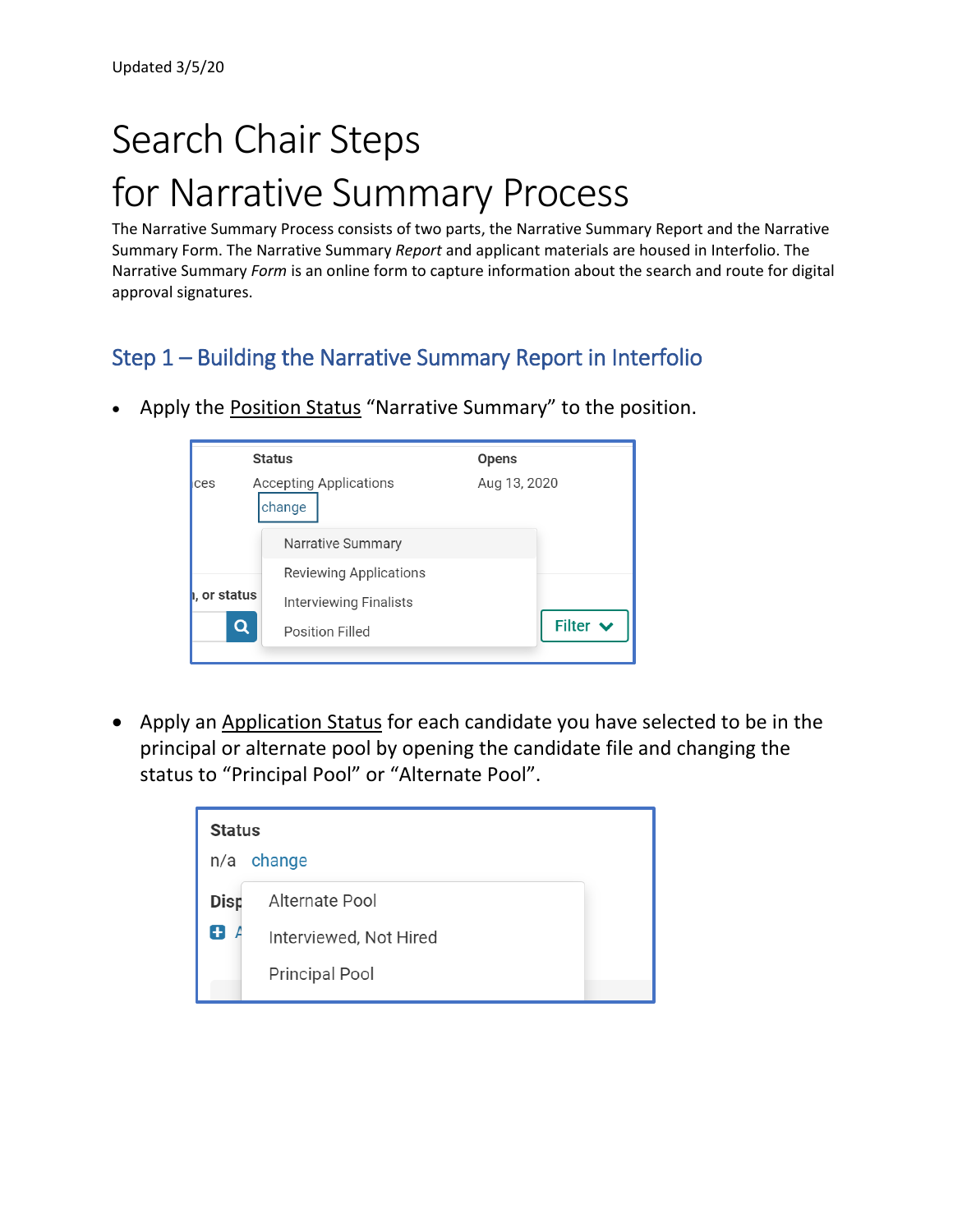• In each principal and alternate pool candidate file, go to the Application Note section at the bottom of the page. Use this section to describe the strengths and weaknesses of each candidate.

| <b>Notes</b>                                                                                                                                  |                                                                                                                                                                           |              | <b>B</b> Add Note |
|-----------------------------------------------------------------------------------------------------------------------------------------------|---------------------------------------------------------------------------------------------------------------------------------------------------------------------------|--------------|-------------------|
| You can leave notes here providing details about this application to committee members. These can include hiring notes, application notes, or |                                                                                                                                                                           |              |                   |
|                                                                                                                                               |                                                                                                                                                                           | offer notes. |                   |
|                                                                                                                                               |                                                                                                                                                                           |              |                   |
| <b>Application Note</b>                                                                                                                       |                                                                                                                                                                           | ×            |                   |
| members of this committee.                                                                                                                    | Add a note to provide clarification about this applicant to your committee. Notes can<br>only be created by Committee Managers and Administrators, but are visible to all |              |                   |
|                                                                                                                                               |                                                                                                                                                                           |              |                   |
|                                                                                                                                               |                                                                                                                                                                           |              |                   |
|                                                                                                                                               |                                                                                                                                                                           |              |                   |
|                                                                                                                                               |                                                                                                                                                                           |              |                   |
|                                                                                                                                               |                                                                                                                                                                           |              |                   |

### Step 2 – Obtain EEO report

- Reach out to Nicole Cangey,  $(n \text{cangey} \textcircled{a}$ utk.edu) OED, for the EEO report.
- Review report. If women and/or minorities have applied, but no women and/or minorities have been selected for the principal or alternate pool, a brief description of strengths/weaknesses of each female and/or minority applicant should be entered into the candidate application file using Application Note feature at the bottom of each of the candidates materials file.

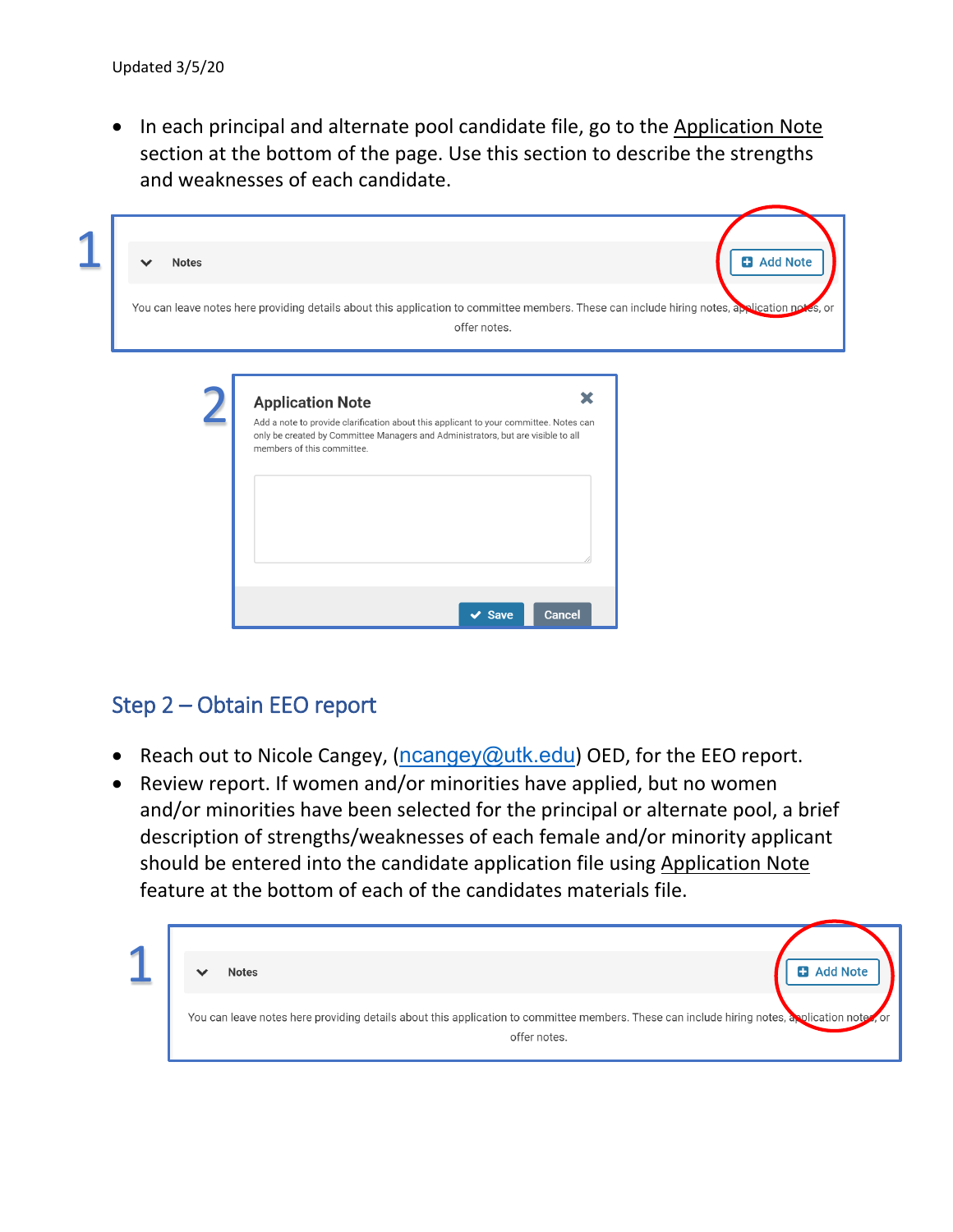| Add a note to provide clarification about this applicant to your committee. Notes can<br>only be created by Committee Managers and Administrators, but are visible to all |  |  |
|---------------------------------------------------------------------------------------------------------------------------------------------------------------------------|--|--|
| members of this committee.                                                                                                                                                |  |  |
|                                                                                                                                                                           |  |  |
|                                                                                                                                                                           |  |  |
|                                                                                                                                                                           |  |  |
|                                                                                                                                                                           |  |  |
|                                                                                                                                                                           |  |  |
|                                                                                                                                                                           |  |  |
|                                                                                                                                                                           |  |  |

• Once these steps are completed, you are ready to submit the Narrative Summary Form. See **Step 3** below.

> *Note: When an approver receives the Narrative Summary online form notification, they will be instructed to log into Interfolio to pull up the report.*

#### Step 3 – Completing and Routing the Narrative Summary Form

- Go to **[tiny.utk.edu/NarrativeSummary](https://tiny.utk.edu/NarrativeSummary)** to access the Narrative Summary Form.
- Tab through the fields to enter the relevant search information.
- Each college has different approval chain, not all colleges will have approvers at each level; therefore, you must enter the NetID of each person who must approve according to your college process. Contact your college if you have questions on who to enter.

*Notes:* If you need to look up the NetID of approvers, you may do so here: [https://directory.utk.edu/.](https://directory.utk.edu/)

In the Vice Provost/Provost Required Signatures box Enter **dianek** for the majority of UTK Tenure-Track searches including Department Heads. Use **zomchick** for upper level administrator searches such as Deans.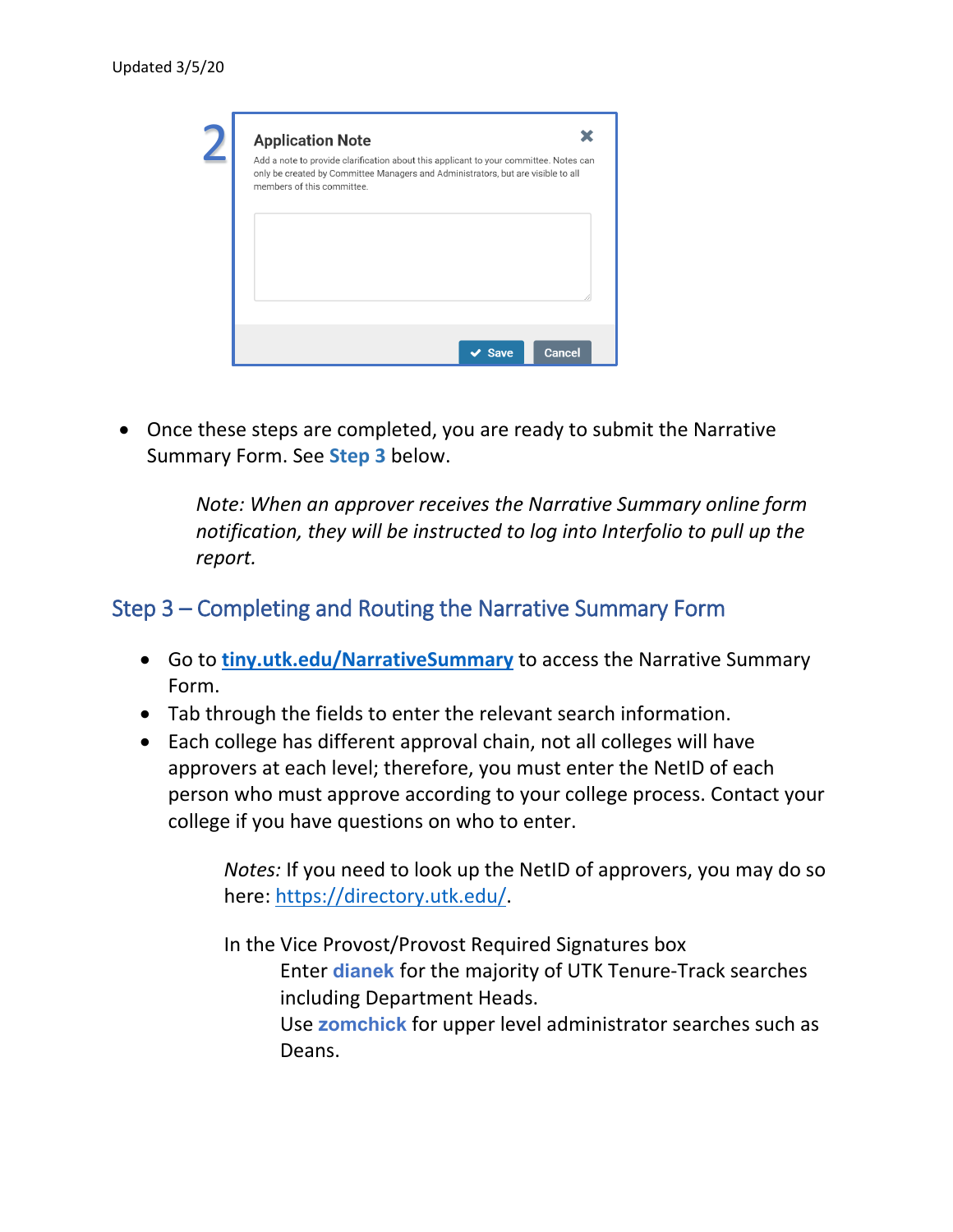There are two additional approver boxes for use in joint searches or intercampus searches.

You do not need to enter the NetID for the OED approver. All forms will automatically route to the OED approver.

Be sure to be thorough in completion of the form. It is time consuming if the form is rejected at any step. Each approver must reject the form until it reaches the original submitter to edit the form and resubmit.

The form will route through the approvals and notify the original submitter of the form when complete.

The approved form will be added to the Interfolio search file by the Provost Office.

#### **Please note how to find the Interfolio ID to enter on the Form.**

Home **Faculty Search Positions Templates** Administration **Reports Users & Groups** 

• Go to the Positions tab

• Look for the "ID" number listed under the title of your position. This is the only place this number is listed.

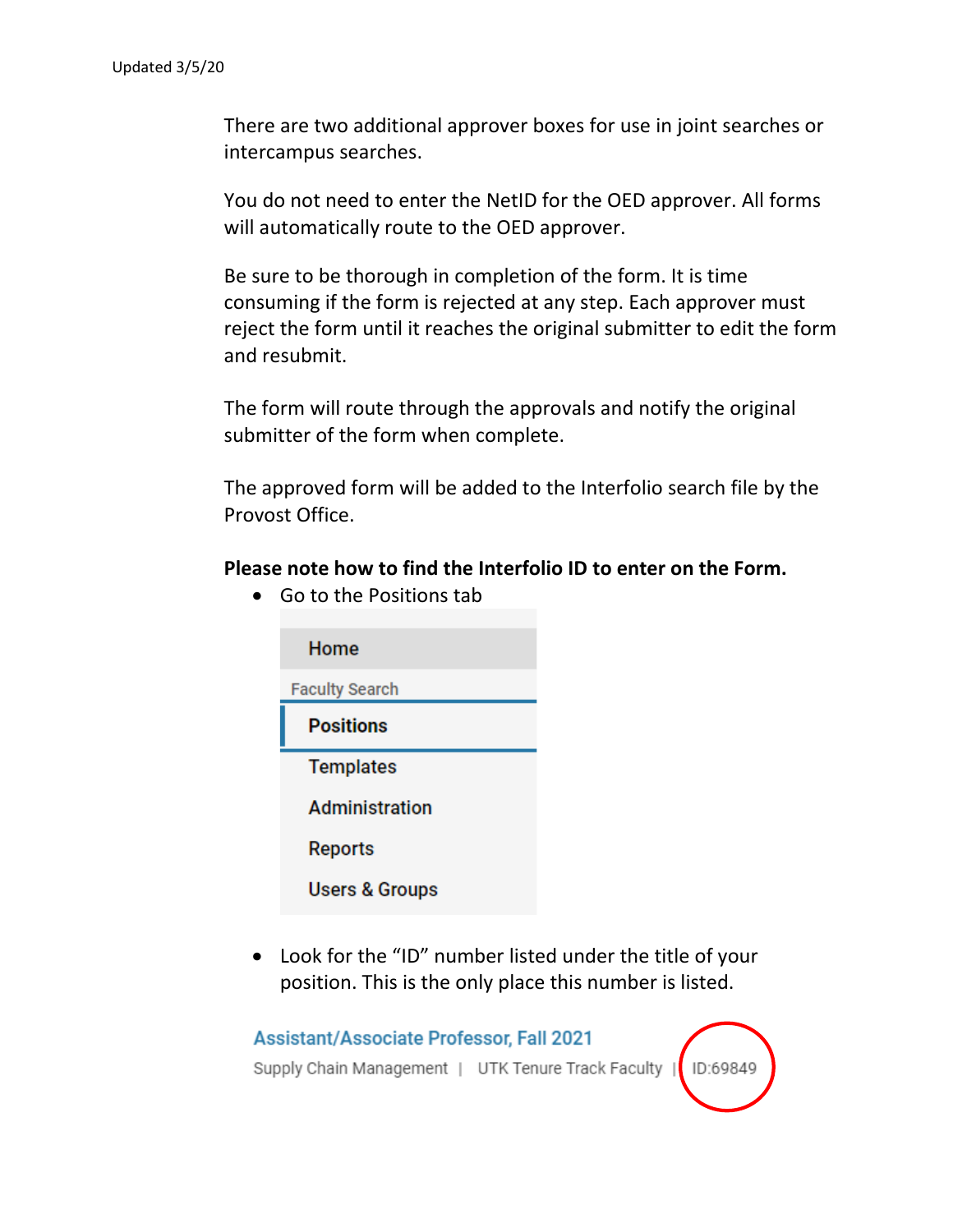• Do not use the number on the position URL.

#### To view the Narrative Summary Report:

- Log into Interfolio.
- (1) Select Reports from the menu on the left side of the screen and (2) select Application Reports.





• Select only this position by working through the Position Names menu (helpful to search by the 5-digit Interfolio ID number provided on the Narrative Summary Form).